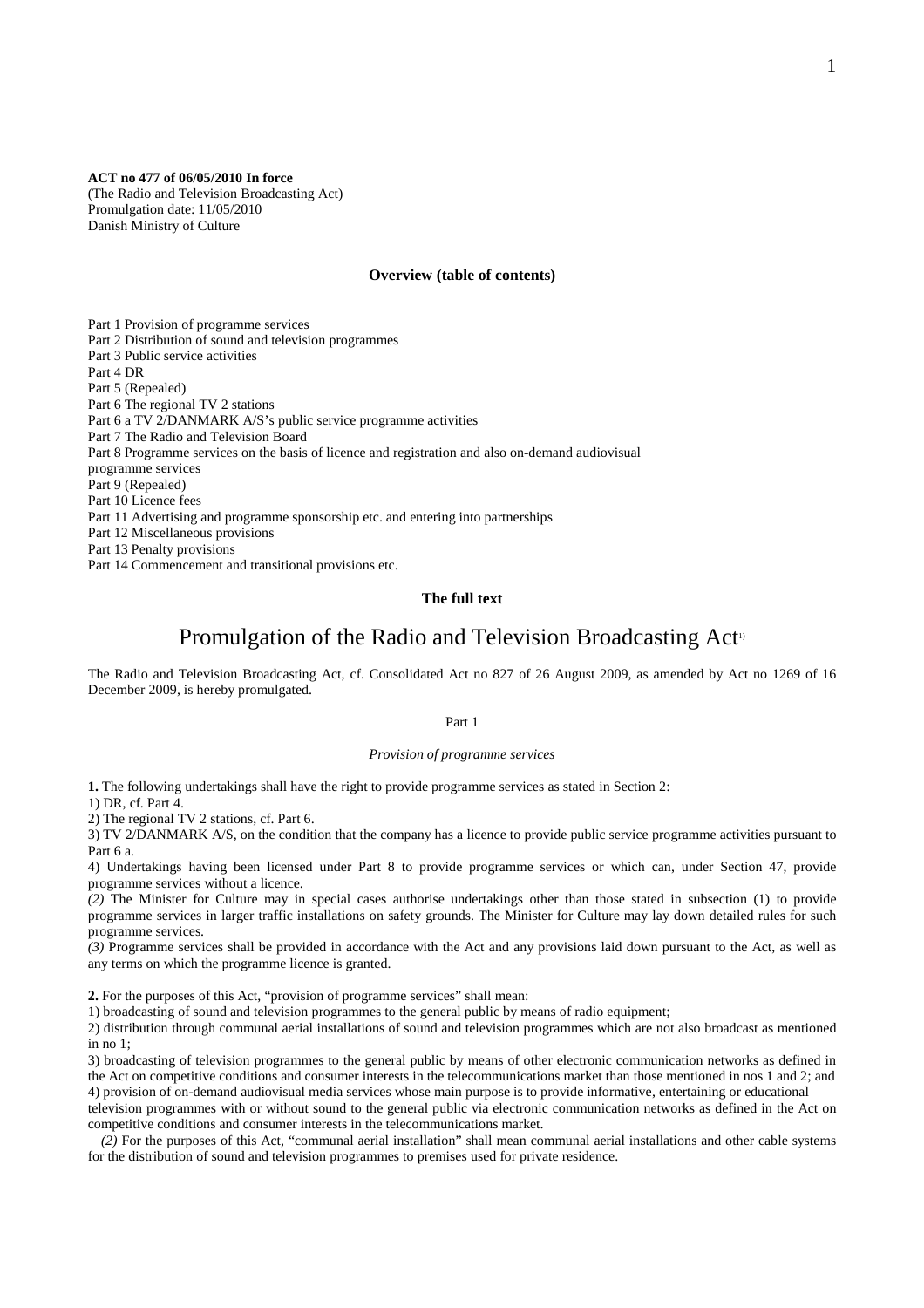*(3)* For the purposes of this Act, "on-demand audiovisual media service" shall mean an audiovisual media service provided by a media service provider for the viewing of programmes at the moment chosen by the user and at his individual request on the basis of a catalogue of programmes selected by the media service provider.

*(4)* For the purposes of this Act, "media service provider" shall mean the natural or legal person who has editorial responsibility for the choice of the audiovisual content of the audiovisual media service and determines the manner in which it is organised.

*(5)* For the purposes of this Act "audiovisual media service" shall mean either a television broadcast covered by subsection (1), nos 1-3, or an on-demand audiovisual media service covered by subsection (1), no 4.

### Part 2

### *Distribution of sound and television programmes*

#### *Distribution of sound and television programmes by means of terrestrial digital television broadcasting opportunities*

**3.** Distribution of Danish and foreign sound and television programmes by means of terrestrial digital television broadcasting networks may only take place with a licence from the Radio and Television Board.

*(2)* Licences shall be granted by the Radio and Television Board following tendering.

*(3)* The Minister for Culture may lay down rules for tender procedures under subsection (2), including terms for licences etc. The Minister for Culture may also specify that the Radio and Television Board may lay down terms for the company etc. in connection with the issuing of distribution licences under rules laid down by the Minister for Culture.

*(4)* Licences may, however, be granted to DR, TV 2/DANMARK A/S or any company owned exclusively by one of these undertakings or the undertakings in association as determined by the Minister for Culture.

*(5)* The Minister for Culture may lay down rules on deviation from subsection (2) in connection with trial services.

**4.** The provision of services under Section 3 may be subject to the payment of a concession fee.

*(2)* The minimum amount, calculation basis and payment due dates of the concession fee shall be specified in the tender documents. *(3)* The Radio and Television Board may revoke a licence granted under Section 3, if the licensee:

1) infringes the Act or any provisions laid down pursuant to the Act, where such infringement is gross or frequently repeated, or 2) disregards the terms upon which the licence is granted.

#### *Distribution of sound and television programmes through communal aerial installations*

**5.** Danish and foreign sound and television programmes received directly by way of aerial systems or by cable transmission may only be distributed in communal aerial installations unchanged and simultaneously with the actual broadcast or transmission.

*(2)* Subtitling and similar, and time-lagging of programmes are allowed, provided that the radio or television undertaking concerned has consented thereto.

**6.** Owners of communal aerial installations shall ensure that DR1, DR2 and TV 2, including the regional programmes received in the relevant area, and signed news broadcasts from DR and TV 2/DANMARK A/S are distributed in the installation. The obligation to distribute TV 2 does not apply if the Minister for Culture utilises the authority in the first sentence of Section 38 a (2). *(2)* The Minister for Culture may lay down detailed rules on the distribution of television programmes in communal aerial installations.

**7.** The Minister for Science, Technology and Development may lay down regulations on access in communal aerial installations to use decoders that convert encrypted signals into television signals that can be immediately reproduced by television sets. The regulations may contain rules for:

1) Programme providers' access to use a common decoder system that is used in the communal aerial installation.

2) Programme providers' access to use their own decoder.

3) Programme providers' access to arrange settlement directly with the users.

4) Fees to cover the expenditure related to the administration of Section 7, including the provisions issued pursuant thereto.

**7 a.** The Agency for Libraries and Media shall supervise compliance with Section 6(1) and any rules issued pursuant to Section 6(2). As part of this supervision, the Agency for Libraries and Media may issue orders to owners of communal aerial installations on compliance with Section 6(1) and rules issued pursuant to Section 6(2). Decisions relating to Section 6(1) and decisions made in accordance with rules issued pursuant to Section 6(2) may not be brought before another administrative authority.

**8.** The National IT and Telecom Agency shall supervise compliance with rules issued pursuant to Section 7. The National IT and Telecom Agency may in conjunction with its supervision direct owners of communal aerial installations to comply with regulations issued pursuant to Section 7.

*(2)* The Minister for Science, Technology and Development may not issue orders to the National IT and Telecom Agency concerning the exercising of its official authority in relation to concrete cases, concerning the consideration and determination of individual cases, concerning the Agency's issuing of administrative regulations in areas subject to the Agency's authority, or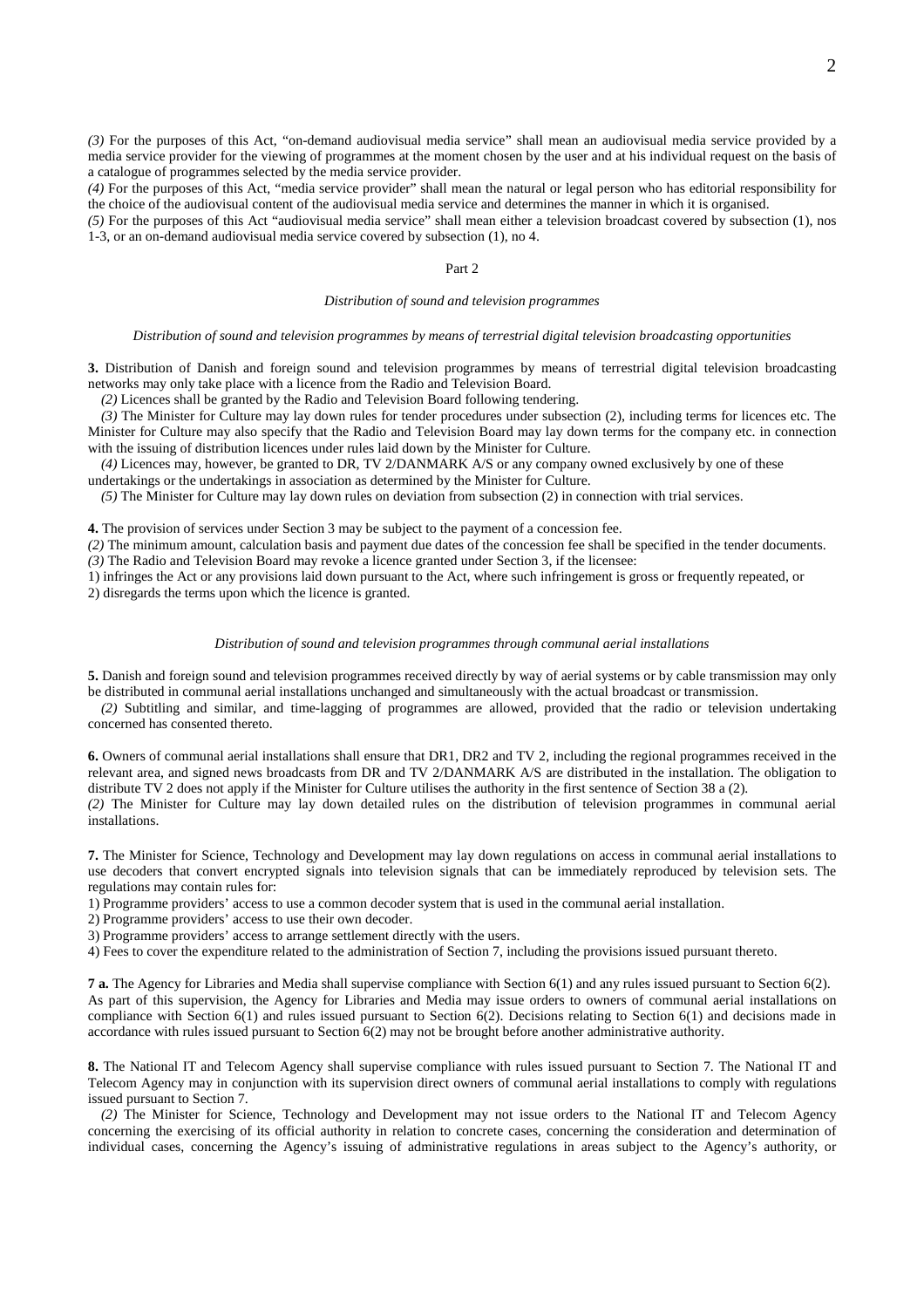concerning the other supervisory activities of the Agency in order to ensure compliance with this Act and any administrative regulations issued pursuant thereto.

*(3)* The Minister for Science, Technology and Development may not grant exemptions from administrative regulations issued by the Minister pursuant to this Act.

**9.** Appeals against decisions made by the National IT and Telecom Agency pursuant to Section 8 of this Act may be brought before the Telecommunications Complaints Board.

#### Part 3

### *Public service activities*

**10.** The overall public service activities shall, via television, radio and the Internet or similar, provide the Danish population with a wide selection of programmes and services comprising news coverage, general information, education, art and entertainment. Quality, versatility and diversity must be aimed at in the range of programmes provided. In the planning of programmes, freedom of information and of expression shall be a primary concern. Objectivity and impartiality must be sought in the information coverage. Programming shall ensure that the general public has access to important information on society and debate. Furthermore, particular emphasis shall be placed on Danish language and culture. Programming shall cover all genres in the production of art and culture and provide programmes that reflect the diversity of cultural interests in Danish society.

**11.** Public service programmes are provided by DR and the regional TV 2 stations pursuant to the rules in Parts 4 and 6.

*(2)* TV 2/DANMARK A/S's programme services pursuant to the licence issued under the rules in Part 6 a are a part of the overall public service programme activities.

*(3)* Furthermore, the programme services on the fourth FM radio channel and the news coverage on the fifth FM radio channel, cf. subsections (5) and (6), form part of the general public service activities. Licences to provide such programme services shall be granted under the rules in Part 8, cf. however subsection (4). The Minister for Culture may decide that in special cases a licence for programme services without a prior tender may be extended under the rules in Part 8.

(4) A licence for programme services on the fourth FM radio channel without a prior tender may be granted by the Radio and Television Board following a detailed decision by the Minister for Culture under the rules in Part 8. The Minister for Culture may decide that such a licence can be extended in special cases.

*(5)* The fourth FM radio channel shall be a varied public service-oriented channel providing classical music, supplemented with the presentation of rhythmic music, jazz and Danish music, cultural programmes and programmes of social interest and debate, etc.

*(6)* Programming for the fifth FM radio channel shall include news programmes from the whole country. Programming may not be regionalised. A licence to provide such programmes may not be granted to DR.

*(7)* The public services of DR shall be financed through DR's share of licence fees and via income from other services, cf. Section 15(2). The public services of the regional TV 2 stations shall be financed through the stations' share of licence fees and via income from other services, cf. Section 35.

*(8)* TV 2/DANMARK A/S's public service programme activities are financed by TV 2/DANMARK A/S.

*(9)* The public service activities of the fourth and the fifth FM radio channels are financed by the licensees.

**11 a.** Under rules laid down by the Minister for Culture, the Danish Film Institute may provide grants for the production of Danish television drama and television documentary programmes for broadcast by television undertakings other than DR, the regional TV 2 stations and non-commercial local TV stations, cf. Section 92 a.

#### Part 4

### *DR*

#### *DR's public service programmes*

**12.** DR shall provide public service programmes to the general public in accordance with the principles stated in Section 10. *(2)* DR's fulfilment of its public service obligations shall be specified in a public service contract between the Minister for Culture

and DR.

*(3)* DR shall prepare an annual statement on its fulfilment of the public service contract.

**13.** Sponsored programmes may be included in the public service programmes according to the rules in Part 11.

**13 a.** Programmes produced on the basis of a licence may be included in DR's public service programmes, cf. Section 11 (3)-(5).

### *DR's other activities*

**14.** DR may provide other programme services under the rules in Part 8.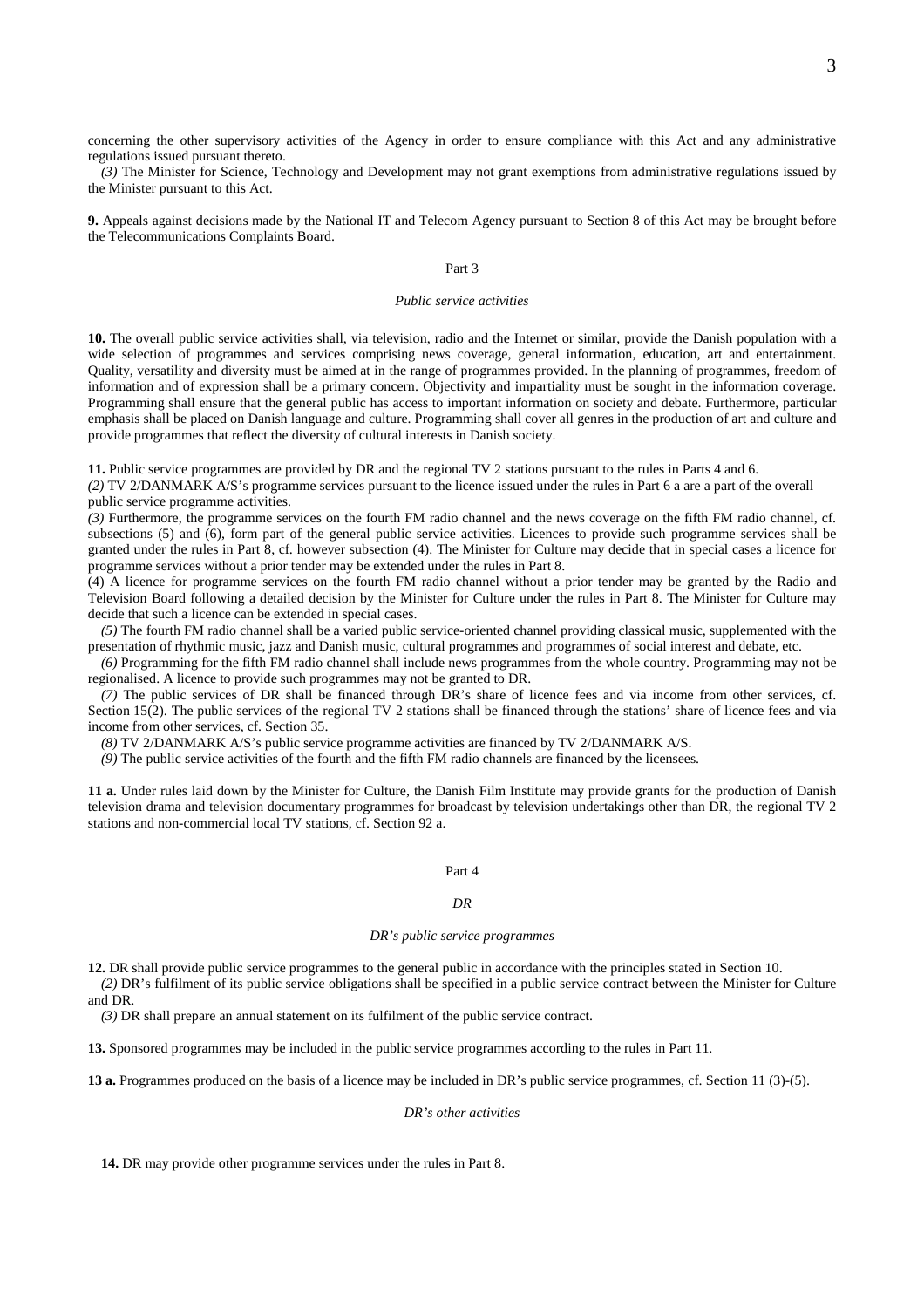*(2)* DR may provide other services, including telecom services, in connection with its programme services, in order to utilise the institution's technical equipment, special expertise, etc.

*(3)* DR may establish new companies or contribute capital to existing companies in order to carry out other activities, including programme services, or in order to cooperate on media-related activities with other enterprises.

*(4)* DR's provision of other services, cf. subsections (1)-(3), shall take place on competitive terms. The Minister for Culture may lay down detailed rules for the separate treatment in the accounts of public service activities and other activities.

*(5)* The Minister for Culture may lay down detailed rules for DR's other activities.

#### *DR's organisation etc.*

**15.** DR is an independent public institution.

*(2)* DR's activities shall be financed through DR's share of licence fees and via income from the sale of programmes and other services, subsidies, dividend, share of profits, etc. DR shall not receive advertising revenue from programme services and public service activities on the Internet. Apart from activities in association with DR's ensembles and entrance charges in connection with major events, DR may not demand payment from users for public services.

*(3)* DR may raise loans on ordinary market terms to finance its investments, provided that such borrowing does not exceed 4 per cent of revenue according to the most recent accounts. Further loans shall be subject to the approval of the Minister for Culture.

*(4)* The Minister for Culture may draw up statutes for DR.

**16.** DR shall be managed by a Board of 11 members, appointed by the Minister for Culture. Three members (including the Chairman) shall be nominated by the Minister for Culture, six members shall be nominated by the Folketing (the Danish Parliament), and the permanent staff of DR shall nominate two members and two deputies. The Minister for Culture shall appoint the Vice Chairman from among the members nominated by the Folketing.

*(2)* The Board shall together represent expertise in media, cultural, management and business affairs.

*(3)* Members of or candidates for the Folketing, the regional council or the European Parliament are not eligible to be members of the Board.

*(4)* Members of or candidates for municipal councils are not eligible to be members of the Board.2)

*(5)* The term of office shall be four years.

*(6)* In the event of the resignation of a member of the Board, a new member shall be appointed for the remaining term of office.

**17.** The Board shall have the supreme executive authority over DR. The Board shall have overall programme responsibility and responsibility for the observance of the provisions laid down by this Act, and any provisions pursuant to the Act, for the activities of the institution. The Board shall draw up the general guidelines for the activities of DR.

*(2)* The Board shall appoint the Director General and other members of DR's general management.

*(3)* The Board also appoints the listeners' and viewers' editor after discussion with the Director General. The editor shall report to the Board about his or her activities.

*(4)* Decisions made by DR in matters pertaining to the activities of the institution may not be brought before any other administrative authority, cf., however, Section 20(2).

*(5)* Decisions made by DR in matters concerning ethics of journalism and right of reply may, however, be brought before the Press Council according to the rules in Parts 5-7 of the Danish Media Liability Act.

**18.** The Director General shall hold day-to-day responsibility for the programme services and shall be in charge of the day-to-day administrative and financial management of DR. Staff not appointed by the Board, cf. Section 17(2) and (3), shall be appointed by the Director General.

**19.** The Board shall draw up the budget for DR's activities for each year. The budget shall be submitted for their information to the Minister for Culture and the Folketing.

*(2)* The accounts of the institution shall be prepared by the Board and the general management and be audited by the Auditor General. The accounts covering the individual year, with the auditor's remarks, shall be submitted to the Minister for Culture for approval, and thereafter submitted to the Folketing for information.

**20.** Funds may be made available from the Treasury to cover expenses in connection with some of the activities of DR. The terms and conditions shall in such cases be agreed between the Minister for Culture, the Board and the minister whose area of responsibility is affected by the relevant elements of such activities.

*(2)* By agreement, as provided in subsection (1), the provisions of Section 17(4) and Section 18 may be departed from.

**21.** Following negotiations with the Minister for Finance, the Minister for Culture may provide a government guarantee to ensure fulfilment of the pension commitments of the Pension Fund for Civil Servants Employed by DR. The equivalent shall apply to DR's obligations to provide employees who are not members of any pension scheme with an ongoing lifelong supplement to the social pension.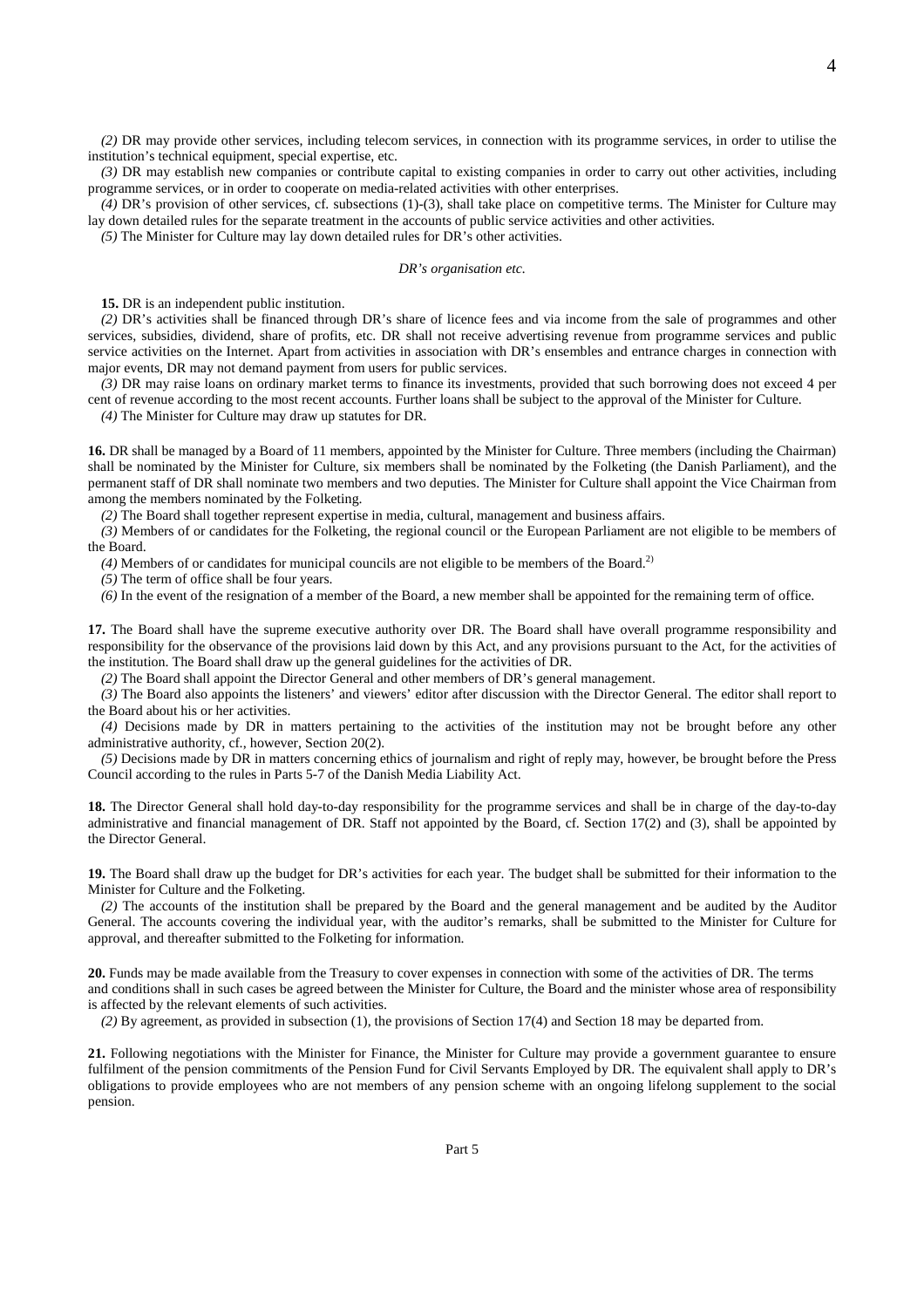#### *(Repealed)*

### Part 6

#### *The regional TV 2 stations*

#### *The regional TV 2 stations' public service activities*

**31.** The regional TV 2 stations shall provide public service programmes to the general public in their areas in accordance with the principles stated in Section 10.

*(2)* The regional TV 2 stations shall produce news and current affairs programmes. Other programmes shall primarily be provided via purchases from other producers.

*(3)* The programming of the regional TV 2 stations shall emphasise regional affiliation.

*(4)* The regional TV 2 stations' fulfilment of their public service obligations shall be specified in public service contracts between the Minister for Culture and the individual stations.

*(5)* The individual regional TV 2 stations shall prepare annual statements on their fulfilment of the public service contracts.

**32.** Sponsored programmes may be included in the public service programmes according to the rules in Part 11.

#### *The regional TV 2 stations' other activities*

**33.** The regional TV 2 stations may not provide other programme services.

*(2)* The regional TV 2 stations may provide other services in connection with their programme services, in order to utilise free capacity with regard to technical equipment, staff, premises, etc.

*(3)* The regional TV 2 stations may have financial or managerial involvement in companies in order to cooperate with other undertakings that are independent of the regional TV 2 stations to conduct Internet-based information activities for each individual regional area. A regional TV 2 station may not achieve a controlling influence through its participation in such companies.

*(4)* The regional TV 2 stations' provision of other services shall take place on competitive terms. The Minister for Culture may lay down detailed rules for the separate treatment in the accounts of public service activities and other activities.

*(5)* The Minister for Culture may lay down detailed rules for the regional TV 2 stations' other activities.

#### *The regional TV stations' organisation etc.*

**34.** The eight regional TV 2 stations shall each have a Board of Representatives, the composition of which reflects a wide variety of aspects of the regional culture and community.

*(2)* The Minister for Culture may in special cases approve the establishment of new regional TV 2 stations.

*(3)* The Minister for Culture may draw up statutes for the regional TV 2 stations.

**35.** The regional TV 2 stations' activities shall be financed through their shares of licence fees and via income from the sale of programmes and other services, subsidies, dividends, share of profits, etc.

**36.** A Board of five to seven members shall be in charge of the overall management of the individual regional TV 2 station. The permanent staff of the regional TV 2 station shall elect one member and one deputy hereof, while the other members shall be elected by the Board of Representatives.

*(2)* Members of or candidates for the Folketing, the regional council, the European Parliament or municipal councils are not eligible to be members of the Board.

*(3)* The term of office shall be four years.

*(4)* In the event of the resignation of a member of the Board a new member shall be elected for the remaining term of office.

*(5)* The Board shall have the supreme executive authority over the regional station. The Board shall have overall programme responsibility and responsibility for the observance of the provisions laid down by this Act, and any provisions pursuant to the Act, for the station. The Board shall lay down the general guidelines for the regional station and shall appoint the General Manager of the regional station.

*(6)* The General Manager of the regional TV 2 station shall hold day-to-day responsibility for the programme services and shall be in charge of the day-to-day administrative and financial management of the regional station. The General Manager shall appoint the station's staff.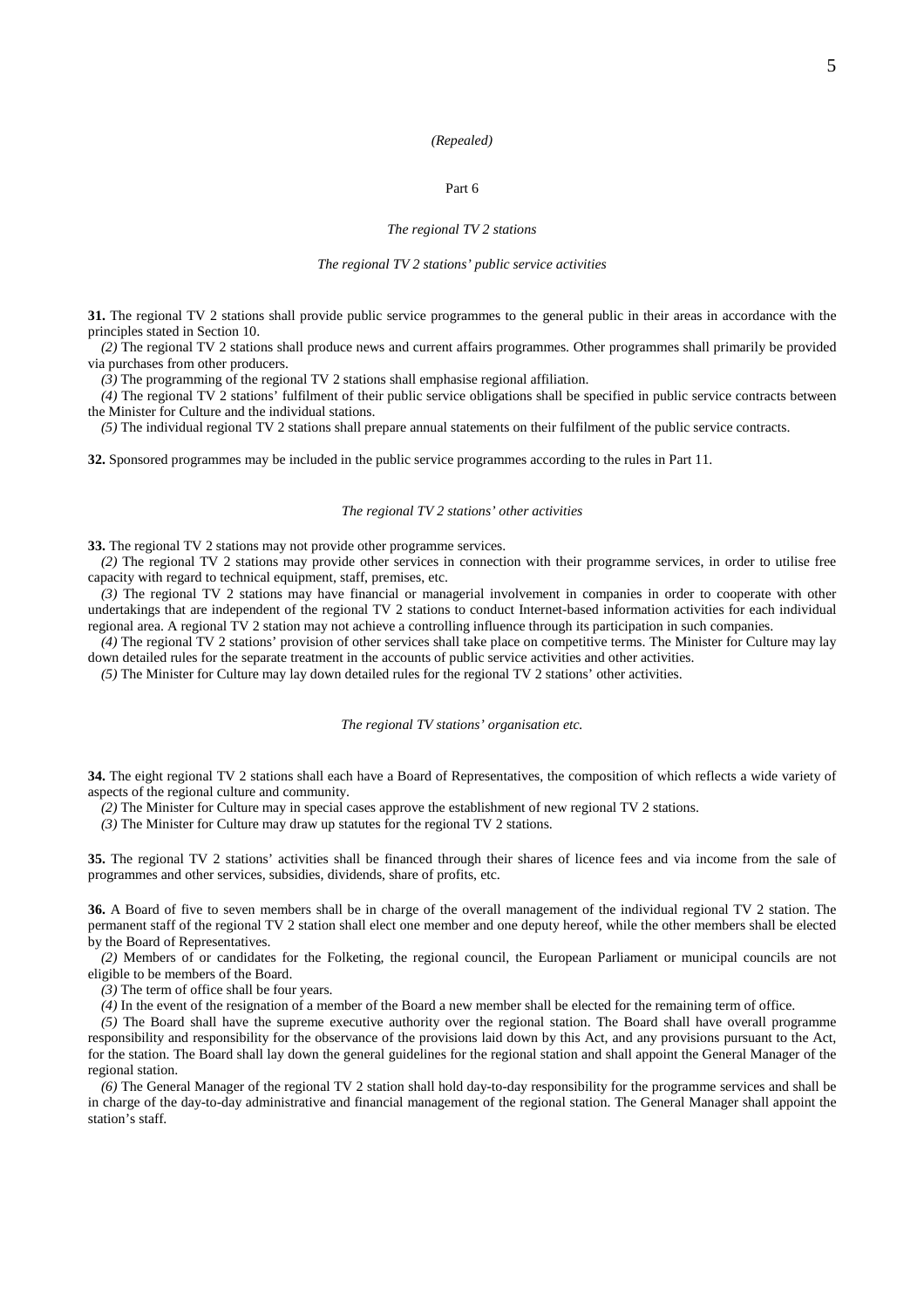**37.** The Board of each regional TV 2 station shall draw up the budget for the station for each year. The budget shall be submitted for their information to the Minister for Culture and the Folketing.

*(2)* The accounts of the regional TV 2 station shall be prepared by the Board and the general management and audited by the Auditor General. As regards TV Syd, the accounts shall, however, be audited by a state-authorised public accountant. The accounts covering the individual year, with the auditor's remarks, shall be submitted to the Minister for Culture for approval, and thereafter submitted to the Folketing for information.

**38.** Decisions made by the regional TV 2 stations in matters pertaining to the activities of the institution may not be brought before any other administrative authority.

(2) Decisions made by the regional TV 2 stations in matters concerning ethics of journalism and right of reply may be brought before the Press Council according to the rules in Parts 5-7 of the Danish Media Liability Act.

### Part 6 a

#### *TV 2/DANMARK A/S's public service programme activities*

**38 a.** The Minister for Culture may grant a licence for TV 2/DANMARK A/S to perform public service programme activities. TV 2/DANMARK A/S's public service programme activities shall be provided to the general public in accordance with the principles stated in Section 10.

*(2)* The Minister for Culture may, in connection with issuing the licence, define more detailed terms for the public service programme activities etc., including the extent to which the services can be wholly or partly financed by subscription payments. In this context it may be stipulated that a concession fee shall be paid for the licence. It may also be stipulated that a system of penalties shall be agreed, to be applied in the event that the terms on which the programme licence has been granted are disregarded.

**38 b.** The Minister for Culture may lay down rules on the programme services, including rules on the content of the programme services, rules on the promotion of programmes of European origin and rules on how the programme services are made available. *(2)* The Minister for Culture may lay down rules specifying that TV 2/DANMARK A/S shall make information that identifies TV 2/DANMARK A/S available to the viewers and users.

**38 c.** Advertisements, sponsored programmes and programmes for which the broadcasting time has been paid for may be included in the programme services according to the rules in Part 11.

**38 d.** At the recommendation of the Radio and Television Board, the Minister for Culture may decide to revoke the programme licence either temporarily or permanently if TV 2/DANMARK A/S:

1) infringes the Act or any provisions laid down pursuant to the Act, where such infringement is gross or frequently repeated;

2) disregards Section 87 or any order issued pursuant thereto;

3) disregards the terms upon which the programme licence is granted; or

4) disregards instructions issued under Section 88.

**38 e.** The Minister for Culture may revoke the programme licence either temporarily or permanently if TV 2/DANMARK A/S does not utilise the licence or if there is a significant interruption to programme services.

**38 f.** In the event of a revocation pursuant to Sections 38 d or 38 e, the Minister for Culture may issue a licence to another undertaking, which would in that instance assume TV 2/DANMARK A/S's rights and obligations under the Radio and Television Broadcasting Act, and any provisions pursuant to the Act. Section 38 a(2) may be applied correspondingly.

**38 g.** The Minister for Culture may lay down detailed rules for the separate treatment in the accounts of public service activities and other activities.

#### Part 7

#### *The Radio and Television Board*

**39.** The Minister for Culture shall set up a board, the Radio and Television Board. The Board shall consist of eight members appointed by the Minister. The Minister nominates seven members, including the Chairman and Deputy Chairman, and the Cooperative Forum of Danish Listeners and Viewers Associations nominates one member. The members nominated by the Minister shall represent expertise in legal, financial/administrative, business and media/cultural affairs. Each term of office shall be four years.

*(2)* Having obtained an opinion from the Board, the Minister may lay down its rules of procedure. In the rules of procedure provisions may be laid down for the Board to set up subcommittees that shall finally decide cases on behalf of the Board.

*(3)* Radio and television undertakings and other media service providers covered by the activities of the Radio and Television Board shall be under an obligation to provide the Board with any information and documents, etc. and to submit any written statements that are requested by the Board. The Board may set a deadline for the provision of such information etc.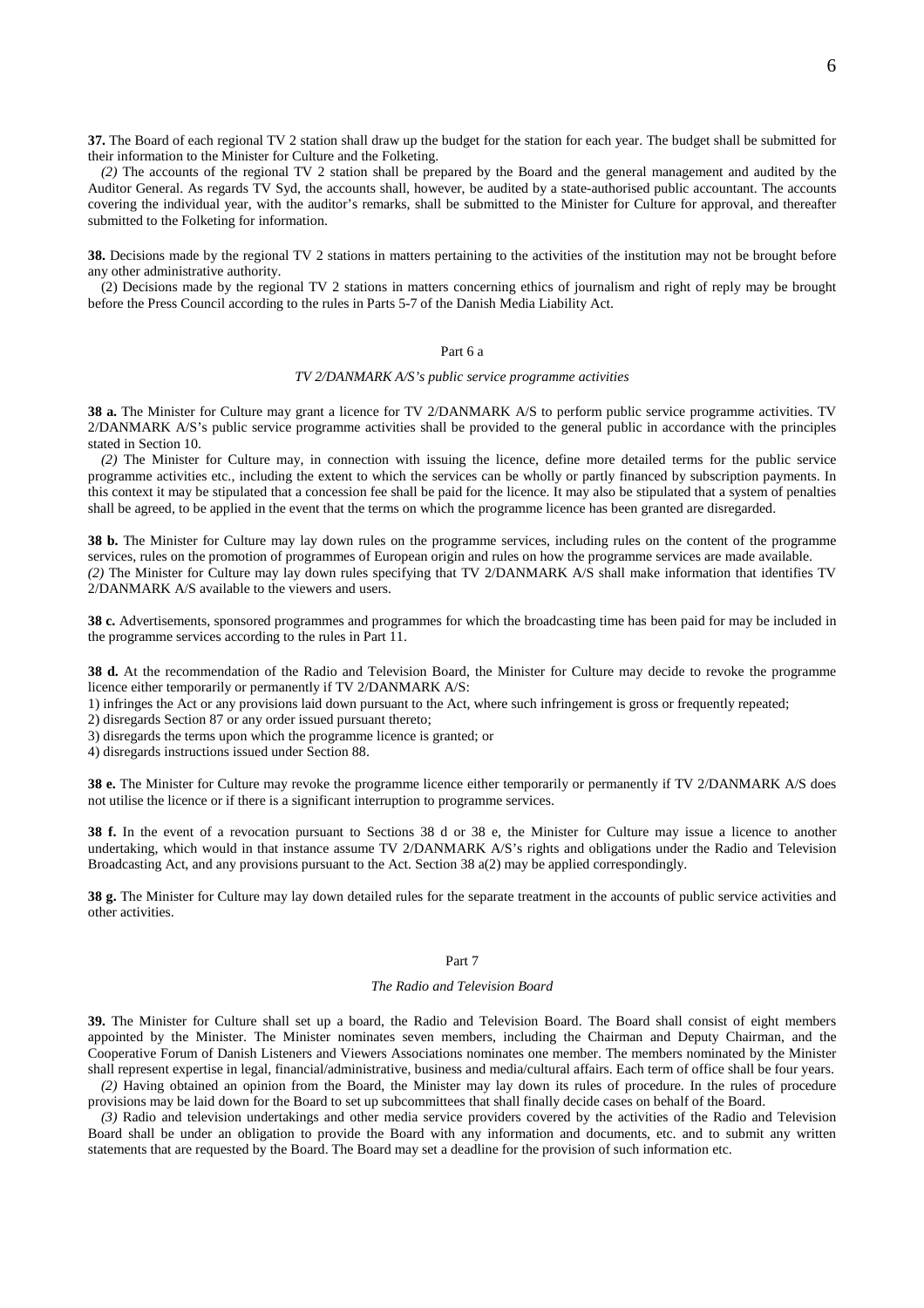**40.** The Radio and Television Board shall perform a number of tasks in relation to radio and television, cf. Sections 41-44 a. Decisions made by the Board under these provisions may not be brought before any other administrative authority.

*(2)* Furthermore, the Radio and Television Board shall issue opinions on radio and television undertakings' statements on their fulfilment of their public service contracts.

*(3)* The Board shall also issue opinions on other matters, if this is specified in radio and television undertakings' public service contracts, licences, etc.

*(4)* The Radio and Television Board shall offer advice to the Minister for Culture on matters concerning radio and television.

*(5)* The Minister for Culture may delegate other tasks in relation to radio and television to the Radio and Television Board. The Minister for Culture may decide that the Board's decisions on such matters may not be brought before any other administrative authority.

*(6)* The Radio and Television Board works together with supervisory bodies in other EU member states, states with which the Community has concluded agreements and other European states. Detailed rules on this are laid down by the Minister for Culture.

**41.** The Radio and Television Board shall have the following tasks in relation to the distribution of sound and television programmes by means of terrestrial digital broadcasting opportunities:

- 1) To decide on licences for distribution of Danish and foreign sound and television programmes by means of terrestrial digital television broadcasting networks, to issue such licences and to supervise the activities, cf. Section 3.
- 2) To protest any infringement of the Act and any provisions pursuant to the Act, as well as terms laid down in connection with the issuing of distribution licences.
- 3) To decide on the revocation of distribution licences, cf. Section 4(3).

**42.** The Radio and Television Board shall have the following tasks in relation to programme services on the basis of licence or registration:

- 1) To decide on licences for programme services by means of terrestrial analogue broadcasting opportunities, to grant such licences and to supervise the programme services, cf. Section 45.
- 2) To register undertakings providing programme services by means of satellite, by means of communal aerial installations or by means of terrestrial digital television broadcasting opportunities and short-wave broadcasting opportunities, and to supervise the programme services, cf. Section 47.
- 3) To protest any infringement of the Act and any provisions pursuant to the Act, as well as terms laid down in connection with the issuing of programme licences.
- 4) To decide on the revocation or lapse of licences to provide programme services, cf. Section 50(1) and Section 51.
- 5) To decide on the cancellation of registered programme services, cf. Section 50(2).

**42 a.** The Radio and Television Board supervises compliance with programme services covered by Section 2, no 4.

*(2)* The Radio and Television Board may decide to suspend the programme services mentioned in subsection (1), cf. Section 50(3).

**43.** The Radio and Television Board may provide grants to non-commercial local radio and television stations, cf. Section 92 a, which provide programme services in accordance with the licence granted by the Radio and Television Board pursuant to Section 45(1)and (2).

**44.** The Radio and Television Board shall have the following tasks in relation to advertising and programme sponsorship:

- 1) The Board shall decide on the identification, scheduling and extent of advertisements, cf. Sections 72-75.
- 2) The Board shall decide on the content of radio and television advertisements, cf. Sections 76 and 77. In cases concerning compliance with the Medicines Act and the Act on Advertising of Healthcare Services, the Board shall obtain a prior opinion from the Danish Medicines Agency and the National Board of Health respectively.
- 3) The Board shall decide on the right of reply to information of a factual nature broadcast in advertisements. The right of reply presupposes that the information could cause considerable financial or other damage and that its correctness is not indisputable. The Board may order the holder of a licence or registration for radio or television services to broadcast a reply. The Board may decide upon the content, form and scheduling of the reply.

4) The Board shall decide on the identification of sponsors and sponsored programmes, cf. Sections 79, 80, 81, 83 and 84.

- 5) The Board shall decide on issues relating to sales promotions etc. in sponsored programmes, cf. Sections 82 and 85.
- 6) The Board shall decide on issues relating to product placement in programmes, cf. Section 85 a.

**44 a.** The Radio and Television Board shall have the following tasks in relation to TV 2/DANMARK A/S's public service programme activities in accordance with Part 6 a:

1) Supervise the public service programme activities;

- 2) protest any infringements of the Act and any provisions pursuant to the Act, as well as terms laid down in connection with the issuing of the licence; and
- 3) submit opinions to the Minister for Culture on the revocation of licences issued pursuant to Section 38 a.

Part 8

*Programme services on the basis of licence and registration and also on-demand audiovisual programme services*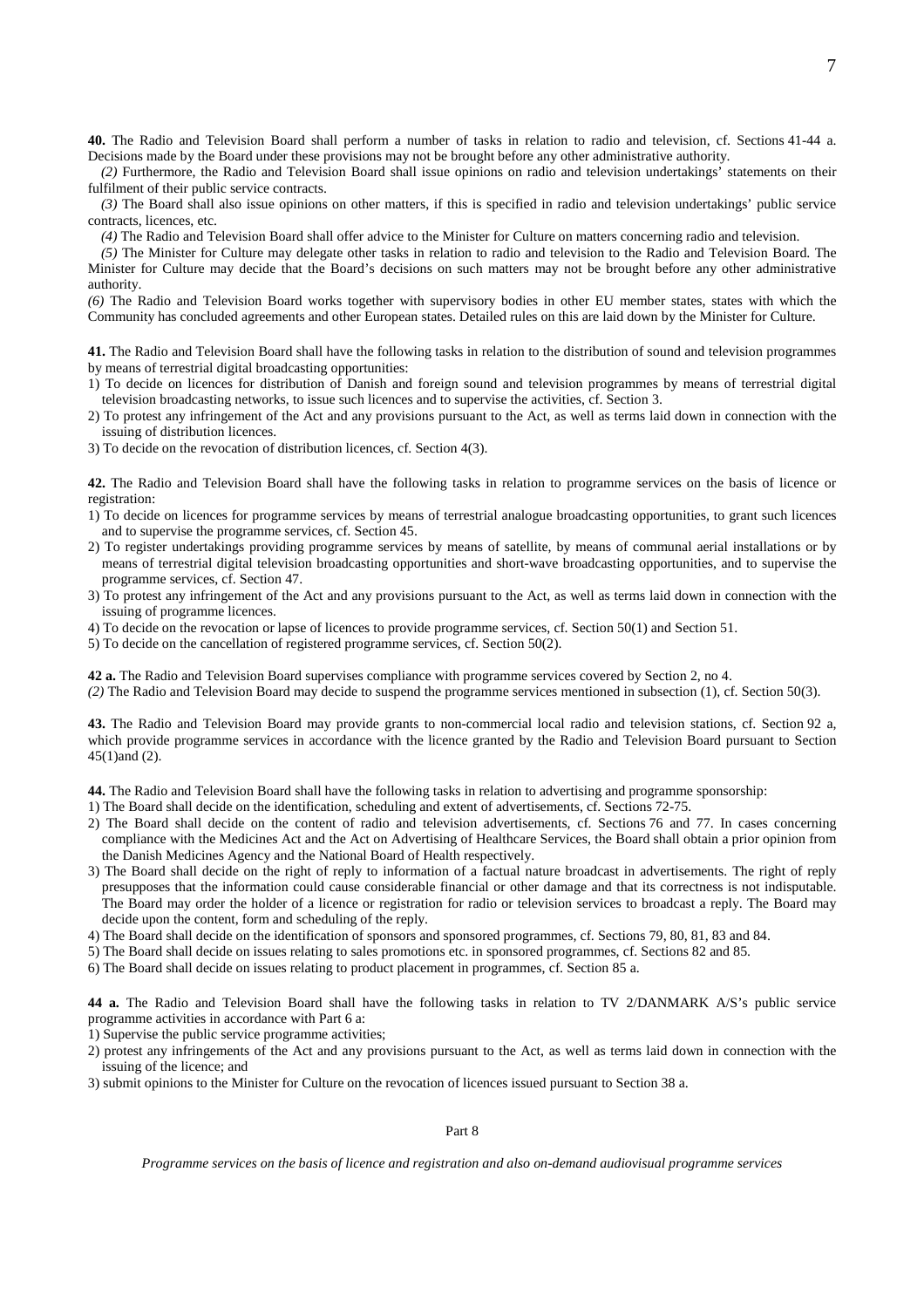**45.** The provision of programme services by a radio and television undertaking and other media service providers under Danish jurisdiction shall be subject to a licence from the Radio and Television Board. However, this shall not apply to programme services covered by Section 47 and to DR's, TV 2/DANMARK A/S's and the regional TV 2 stations' public service activities under Sections 12, 31 and 38 a.

*(2)* Licences for programme services by means of terrestrial broadcasting opportunities shall be granted by the Radio and Television Board following tendering.

*(3)* A licence to provide programme services pursuant to subsection (1) may be subject to the payment of a concession fee.

*(4)* The minimum amount, calculation basis and payment due dates of the concession fee shall be specified in the tender documents.

*(5)* The Minister for Culture may define rules on tender procedures pursuant to subsection (2) and licences pursuant to subsection (1), including on the provision of programme services and the term of licences. The Minister for Culture may also specify that the Radio and Television Board may, in connection with the issuing of licences for programme services and according to rules defined by the Minister for Culture, define terms for the programme services etc. The Minister for Culture may lay down rules on transmission coordination.

(6) The Minister for Culture may lay down rules on deviation from subsection (2) in connection with trial services and temporary programme services.

**46.** With a view to the implementation of the Directive of the European Parliament and of the Council on the coordination of certain provisions laid down by law, regulation or administrative action in Member States concerning the pursuit of television broadcasting activities and compliance with Denmark's international obligations, the Minister for Culture lays down rules on when undertakings and other media service providers offering programme services come under Danish jurisdiction.

**47.** Undertakings under Danish jurisdiction that provide programme services by means of satellite, communal aerial systems, terrestrial digital television broadcasting opportunities and short-wave broadcasting opportunities must be registered with the Radio and Television Board, cf. however subsection (2). Media service providers which offer on-demand audiovisual programme services covered by Section 2(1), no 4 may provide programme services without registration.

*(2)* The Minister for Culture may lay down detailed rules for the provision of programme services by means of terrestrial digital television broadcasting opportunities, where a licence for distribution is granted pursuant to Section 3(4), provided that the licence is granted by the Radio and Television Board pursuant to Section 45(1) and (2).

The Minister for Culture may lay down detailed rules for registration under the first sentence of subsection (1).

*(4)* The Minister for Culture may also lay down detailed rules on the undertakings covered by subsections (1) and (2), including rules on the undertakings making information that identifies the undertaking available to the viewers and users.

**48.** The Minister for Culture may lay down rules on the programme services, including rules on the content of the programme services, rules on promoting programmes of European origin and rules on how the programme services are made available.

**49.** Advertisements, sponsored programmes and programmes for which the broadcasting time has been paid for may be included in the programme services according to the rules in Part 11.

*(2)* Undertakings providing programme services on the basis of licence or registration according to this Part shall identify themselves at the end of each programme.

**50.** The Radio and Television Board may withdraw a licence granted under Section 45, either temporarily or permanently, if the licensee:

1) infringes the Act or any provisions laid down pursuant to the Act, where such infringement is gross or frequently repeated; or

2) disregards Section 87 or any order issued pursuant thereto; or

3) disregards the terms upon which the programme licence is granted; or

4) disregards instructions issued under Section 88.

*(2)* The Radio and Television Board may make a decision concerning temporary or permanent discontinuation of programme services under the first sentence of Section 47(1), if the registered undertaking:

1) infringes the Act or any provisions laid down pursuant to the Act, where such infringement is gross or frequently repeated; or

2) disregards Section 87 or any order issued pursuant thereto; or

3) disregards instructions issued under Section 88.

*(3)* The Radio and Television Board may make a decision concerning temporary or permanent discontinuation of programme services under the second sentence of Section 47(1), if the media service provider grossly or repeatedly infringes the Act or any provisions laid down pursuant to the Act.

**51.** The Radio and Television Board may withdraw a programme licence temporarily or permanently if the licensee does not utilise the licence or in the event of a major interruption of the programme services.

Part 9

*(Repealed)*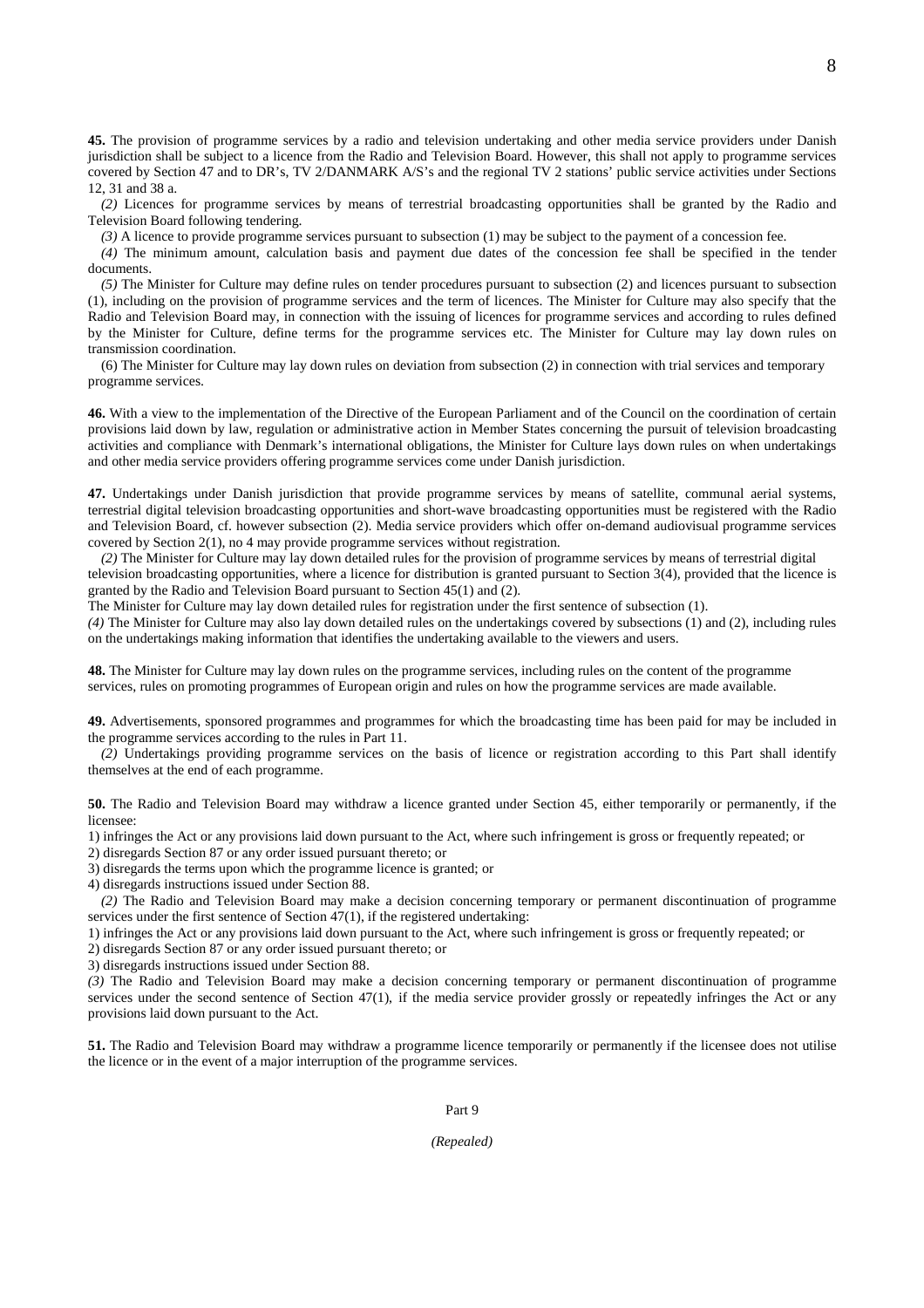#### Part 10

### *Licence fees*

**69.** A media licence fee must be paid for equipment that can receive and reproduce television programmes or services that are broadcast to the public.

*(2)* A radio licence fee must be paid for equipment that can only receive and reproduce radio programmes that are broadcast to the public.

*(3)* The size of the media licence fee and the radio licence fee is defined for one or more years at a time by the Minister for Culture with the endorsement of the Folketing's Finance Committee.

*(4)* The Minister for Culture may lay down rules concerning payment of licence fees for companies etc. (legal persons).

*(5)* Following negotiations with the Minister for Social Affairs, the Minister for Culture may lay down rules concerning reduction or lapse of the licence fee for groups of persons. Funds may be made available from the Treasury to cover the loss of revenue resulting from the introduction of such rules.

**69 a.** The media licence fees and the radio licence fees are collected by DR and then distributed, as determined by the Minister, to DR, the regional TV 2 stations and any other media-related purposes.

*(2)* The Minister for Culture may lay down detailed rules concerning the commencement and termination of the obligation to pay licence fees, on payment deadlines and collection, and on reminder fees etc. Interest shall accrue on licence fees paid after the due date and other outstanding amounts. The Minister may in this connection lay down rules concerning the minimum amounts for the collection and refund of licence fees respectively. Interest shall accrue from the due date. The amount of interest and the reminder fee shall be calculated in accordance with the provisions in the Act on Interest on Late Payment etc. The Minister for Culture may lay down rules on extension of payment dates and waiver of arrears.

*(3)* In accordance with rules laid down by the Minister for Culture, DR may conclude agreements with public authorities to submit information, including electronically, deemed to be necessary for decisions concerning the reduction or lapse of fees, cf. Section 69. *(4)* Section 17(4) of the Act shall apply correspondingly for DR's decisions concerning the collection of fees etc.

**69 b.** In connection with the collection of licence fees, DR may conduct licence inspections of households and businesses etc., including by means of visits etc. to households and business premises.

*(2)* In connection with an inspection as mentioned in subsection (1), licence inspectors employed by DR may declare that a household or business etc. requires a licence if it can be demonstrated that the household or business etc. possesses or uses equipment requiring a licence.

*(3)* If the household or business etc. can demonstrate to DR that the household or business etc. does not possess or use equipment requiring a licence, the household or business etc. cannot be declared to require a licence under subsection (2).

*(4)* The Minister for Culture may lay down detailed rules on inspection and registration activities, cf. subsections (1)-(3).

**70.** It is the duty of the owner or user of equipment that can receive and reproduce TV programmes or services or radio programmes which are broadcast to the general public to inform DR of the possession of such equipment. Businesses selling or hiring out equipment that can receive and reproduce TV programmes or services or radio programmes to consumers which are broadcast to the general public are under an obligation to inform DR of any sale or hire of equipment. Detailed rules on this are laid down by the Minister for Culture.

*(2)* The Minister for Culture may lay down rules concerning an inspection fee on infringement of the first sentence of subsection (1). The size of this inspection fee shall correspond to the unpaid licence fee, but shall be no less than DKK 500.

**71 and 71 a.** (Repealed)

#### Part 11

#### *Advertising and programme sponsorship etc. and entering into partnerships*

#### *Advertising*

**72.** Advertisements must be clearly identifiable as such, their content and presentation distinguishing them from regular programmes.

**73.** Advertisements on television shall be transmitted only in blocks to be inserted between the programmes. This does not apply to teletext advertisements.

*(2)* Advertisement blocks may, however, interrupt sports programmes where breaks occur, or programmes that are transmissions of performances or events where there are intervals for the audience. Scheduling of such advertisement blocks shall take into account the programme's natural breaks, duration and nature in such a way that the integrity and value of the programme shall not be compromised nor the owner's rights infringed.

**74.** Radio advertisements may be scheduled at any time during the programme service.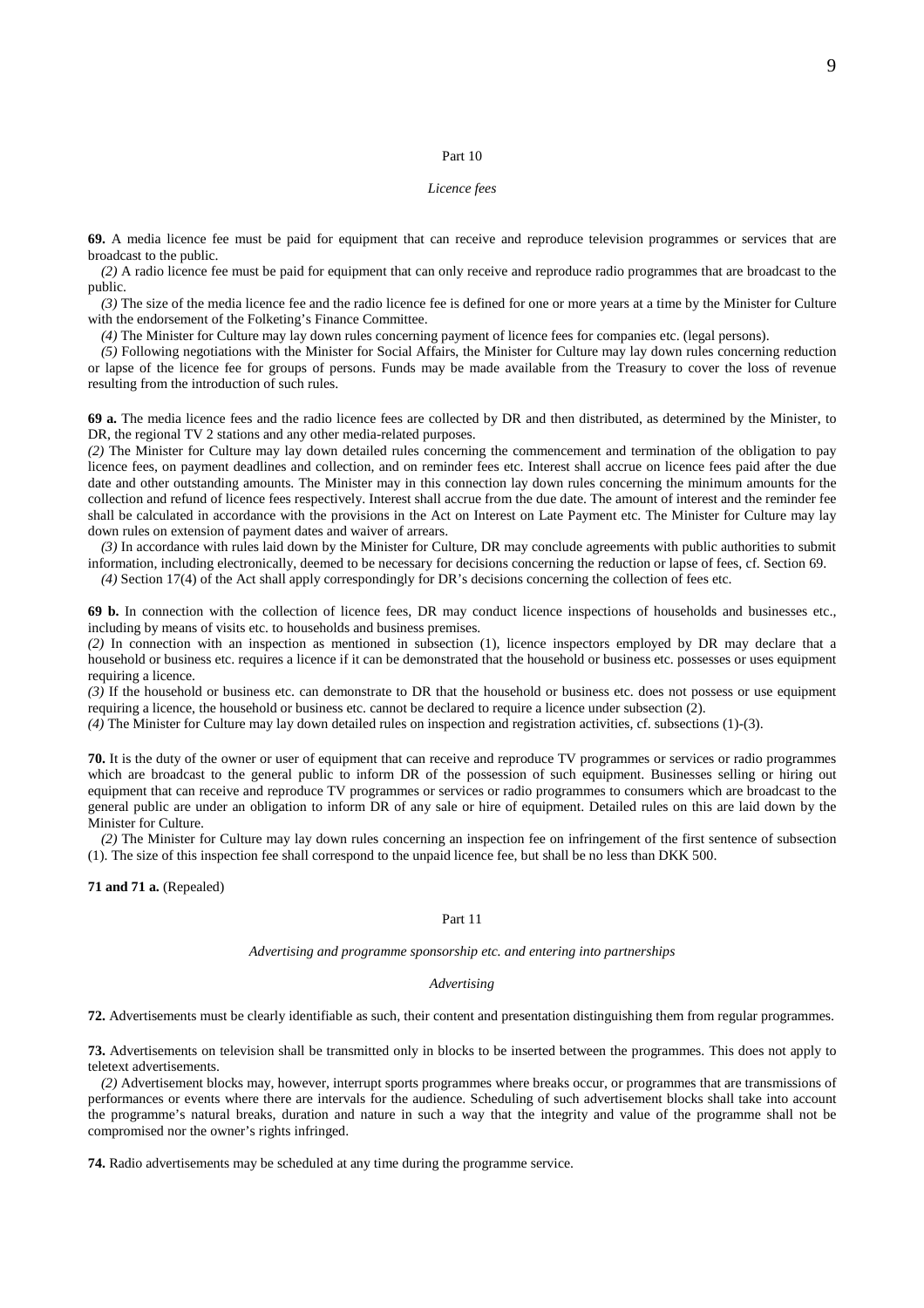**75.** Advertisements on radio and television may occupy a maximum of 15 per cent of the individual licensee's daily broadcasting time, and a maximum of 12 minutes per hour.

*(2)* Subsection (1) does not apply to teletext advertisements.

**76.** Advertisements for tobacco products and for articles mainly used in connection with the smoking of tobacco are not allowed, cf. the Act on Prohibition of Tobacco Advertisements etc.

*(2)* Advertisements for medicines and healthcare services are permitted subject to the provisions of the Medicines Act and the Act on Advertisement of Healthcare Services.

*(3)* Advertisements for employers' organisations, trade unions, religious movements, political parties, political movements and elected members or candidates for political assemblies are not allowed on television.

*(4)* Advertisements for political messages are not allowed on television during the period from the date on which an election for a political assembly or a referendum is called until the election or the referendum has been held. If the date of the election or the referendum is announced more than three months before it is held, the advertisement-free period comes into force three months before the election or referendum is held.

**77.** The Minister for Culture may lay down detailed rules concerning the inclusion of advertisements in programme services, including rules for the identification, scheduling, content and extent of radio and television advertisements and on-demand audiovisual media services.

**78.** Complaints concerning advertisements and programme sponsorship, cf. Section 44, shall be lodged with the Radio and Television Board within four weeks of the broadcasting of the advertisement or programme concerned.

*(2)* The Radio and Television Board may decide to take up cases at its own initiative.

*(3)* The Minister for Culture may lay down rules on the lodging of complaints concerning other matters relating to advertisements and programme sponsorship.

#### *Programme sponsorship and entering into partnerships*

**79.** Programme sponsorship shall mean any contribution, direct or indirect, to the financing of radio or television programmes, including teletext pages, and on-demand audiovisual media services from a natural or legal person not engaged in the broadcasting or production of radio or television programmes or on-demand audiovisual media services, films, phonograms, etc., with a view to promoting the name, trademark (logo), image, activities or products of that person

**80.** Sponsored programmes shall be clearly identifiable as such by appropriate credits appearing at the beginning or end, or both, of the programme, showing the sponsor's name, trademark (logo) or another symbol, including a reference to the sponsor's product, service or a distinctive sign thereof. Such credits may not appear in the programme itself. On teletext the information mentioned in the first sentence shall appear on the individual pages sponsored.

*(2)* Identification of sponsorship from undertakings whose activities include the production or sale of medicines may not be in the form of promotion of specific medicines that are prescription drugs under the Medicines Act.

**81.** The content and scheduling of a sponsored programme shall not be influenced by the sponsor in such a way as to affect the responsibility and editorial independence of the radio or television undertaking.

*(2)* Similarly, the content of programmes and programming may not be influenced by companies etc. with which the radio or television undertaking has entered into commercial agreements linked to the programme services such that it affects the radio or television undertaking's responsibility and editorial independence.

**82.** No sponsored programme may encourage the sale of the sponsor's or a third party's goods or services or promote the goods or services thereof.

83. Programmes may not be sponsored by undertakings whose principal activity is to produce or sell tobacco products or other goods primarily used in connection with smoking.

*(2)* No radio programmes forming part of the overall public services, cf. Section 11, and no television programmes may be sponsored by employers' organisations or trade unions or by political parties or religious movements.

**84.** No sponsored news and current affairs television programmes and on-demand audiovisual media services may be broadcast. *(2)* News and current affairs radio programmes that do not form part of the overall public services, cf. Section 11, may be sponsored.

**85.** The Minister for Culture may lay down detailed rules for programme sponsorship and for how programmes for which broadcasting time has been paid may be included in the programme services.

*(2)* The Minister for Culture may furthermore lay down detailed rules on how the content of programmes and programming may not be influenced by companies etc. with which radio or television undertakings have entered into commercial agreements linked to the programme services such that it affects the radio or television undertaking's responsibility and editorial independence, cf. Section 81(2).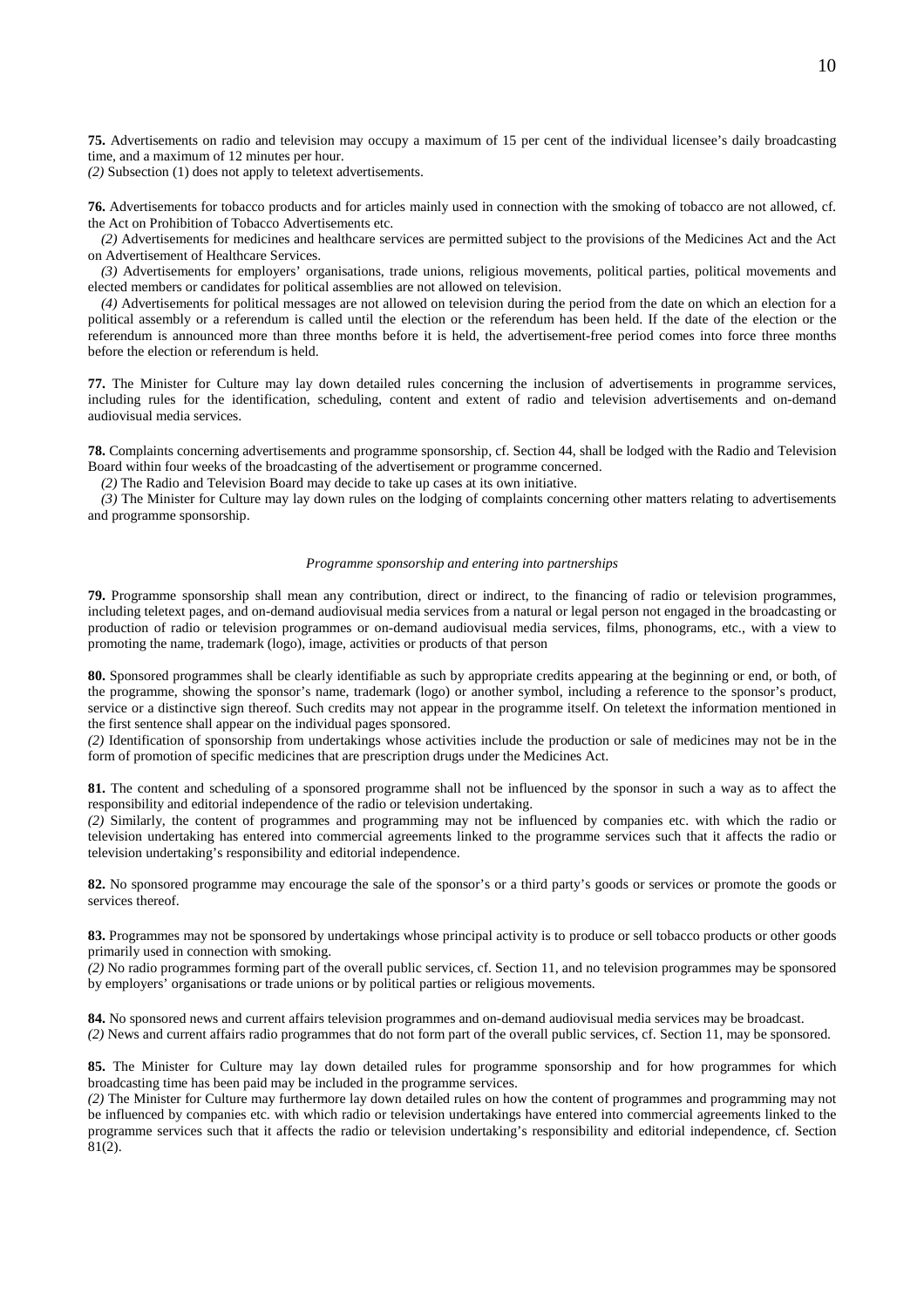### *Product placement in programmes*

**85 a.** Product placement in television programmes and on-demand audiovisual media services is prohibited.

*(2)* For the purposes of this Act, "product placement" shall mean any inclusion of or reference to a product, service or trademark so that it is featured within a programme, in return for payment or for similar consideration.

*(3)* Subsection (1) does not prevent the inclusion of or reference to a product, service or trademark in a programme (product sponsorship) if:

1) the product, service or trade mark is not of significant value; and

2) no relevant media service provider or associated person has received payment or similar consideration in relation to the inclusion of or reference to the product , service or trademark in the programme.

*(4)* The Minister for Culture may lay down detailed rules on product placement, including exemptions from the ban on product placement in subsection (1), and on product sponsorship.

### Part 12

#### *Miscellaneous provisions*

**86.** Cases and documents concerning the programme service activities and appurtenant business affairs of DR and the regional TV 2 stations shall be exempt from the Access to Public Administration Files Act.

*(2)* Cases and documents concerning the programme service activities and appurtenant business affairs of DR and the regional TV 2 stations shall be exempt from Parts 4 to 6 of the Public Administration Act.

**87.** DR, the regional TV 2 stations, holders of licences to provide programme services and registered undertakings shall record and keep for three months tapes of all programmes broadcast, pursuant to rules that may be laid down by the Minister for Culture. The undertaking may be directed to hand over tape-recorded programmes in connection with consideration of a case concerning the programme service, including the advertising that is broadcast. If warranted by consideration of the case, the undertaking may be directed to keep recorded programmes for more than three months.

*(2)* Media service providers which offer on-demand audiovisual programme services covered by Section 2(1), no 4 shall, on receiving a complaint about the programme services, keep a recording of the programme which is the subject of the complaint. The media service provider, cf. first sentence, may also be obliged to supply a recording of the programme in connection with the processing of a case relating to the programme services.

**88.** Under rules laid down by the Minister for Culture, radio and television undertakings covered by this Act are subject to the obligation to broadcast notifications to the general public regarding emergency measures in a crisis situation.

### **89.** (Repealed)

**90.** The Minister for Culture may lay down rules to the effect that television undertakings' exclusive rights to events of significant interest to society may not be utilised in such a way that a significant proportion of the population is unable to watch such events via direct or subsequent transmission on a free television channel.

*(2)* Television undertakings subject to Danish jurisdiction may not utilise exclusive rights to events that have been declared by another EU member state, or a state with which the Community has concluded an agreement, or by a state which is a co-signatory to the Council of Europe's Transfrontier Television Convention, to be of significant interest to society in such a way that a considerable proportion of the population of that country is unable to watch the events on a free television channel. Utilisation of the exclusive rights shall take place in accordance with the rules of that country concerning transmission of all or part of the events and concerning simultaneous or subsequent transmission thereof.

*(3)* A television undertaking which transmits with exclusive rights an event of significant interest to the public shall provide other television undertakings established within the European Economic Area with access to short extracts from the transmitting signal.

*(4)* Extracts to which access is given under subsection (3) may only be used in general news programmes. Extracts in a general news programme, cf. first sentence, may only be used in on-demand audiovisual media services when the same programme is offered with a time-lag by the same media service provider.

*(5)* The Minister for Culture lays down detailed rules on access to and use of extracts under subsections (3) and (4).

**91.** It shall not be permitted to manufacture, import, sell, own or change decoders or other decoding equipment, the purpose of which is to give unauthorised persons access to the content of an encoded radio or television programme. Advertisements for or other promotion of such equipment are not permitted.

**92.** The use of radio frequencies in order to provide programme services shall be subject to a licence granted by the National IT and Telecom Agency pursuant to the Act on Radio Frequencies. Should a licence granted under the first sentence be withdrawn, lapse or be revoked, the Minister for Culture may decide that the programme licence under the Radio and Television Broadcasting Act shall lapse.

*(2)* When granting a programme licence, the Radio and Television Board and the local radio and television boards may set a deadline by which a licence pursuant to the Act on Radio Frequencies shall be obtained. This deadline may be postponed.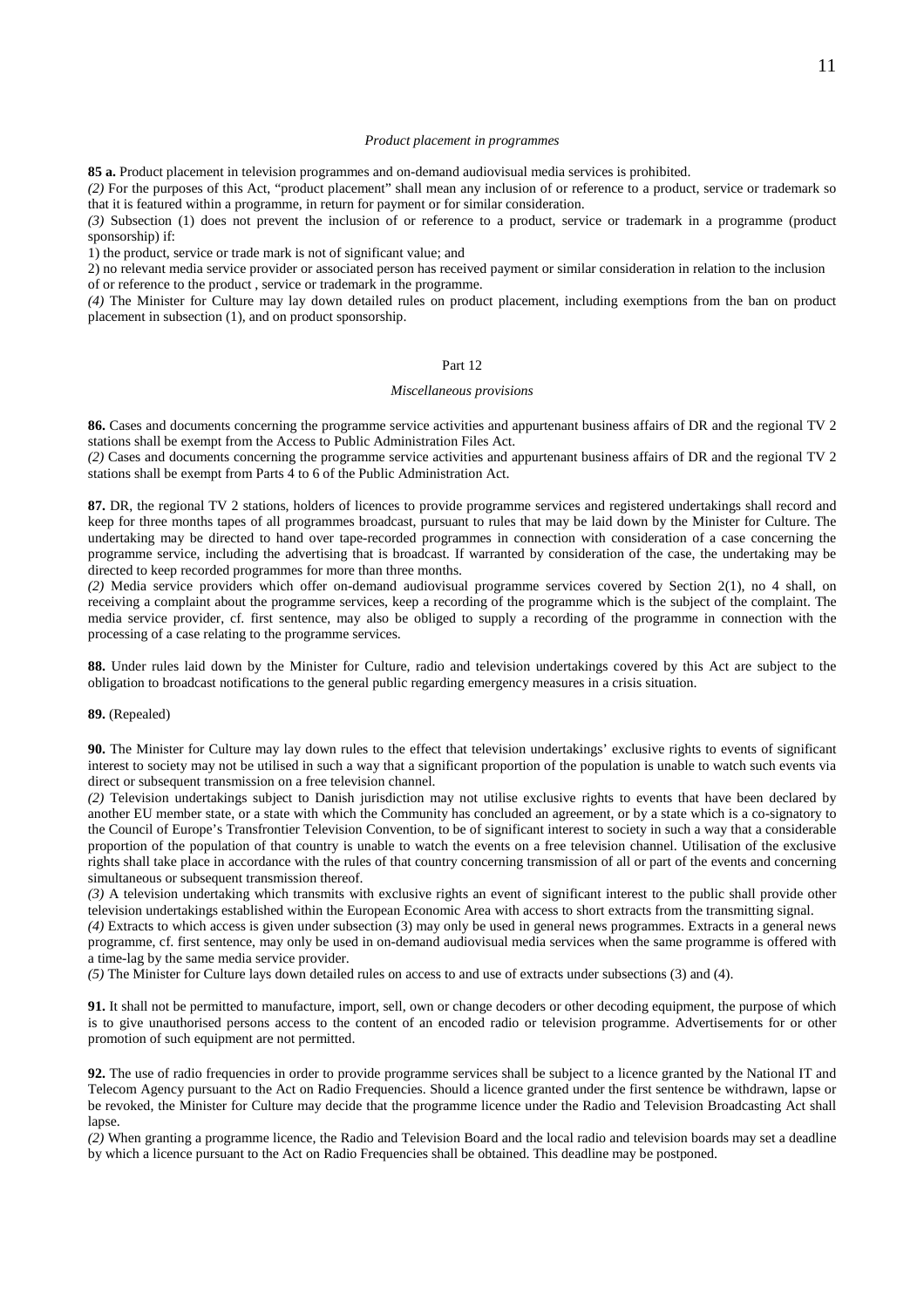**92 a.** The Minister for Culture may lay down rules concerning the distribution of grants, terms for the use of grants, the submission of applications, the submission of accounts, auditing competence and the performance of the audit etc. in connection with grants paid out under Sections 11 a and 43 of the Act.

*(2)* The Danish Film Institute and the Radio and Television Board may obtain additional material from the recipients of grants for use by the Auditor General for a more detailed review of the accounts.

*(3)* Commitments given are revoked and grants paid may be claimed back in instances where the recipient of the grant does not satisfy the conditions of the grant or does not undertake the activity envisaged.

*(4)* Grants may be paid in advance.

### Part 13

#### *Penalty provisions*

**93**. Anyone who:

- 1) provides programme services in contravention of Section 1;
- 2) distributes sound or television programmes in contravention of Section 3;
- 3) infringes the provisions of Section 6(2);
- 4) disregards requests made by the Radio and Television Board pursuant to Section 39(3);
- 5) disregards a decision pursuant to Section 44;
- 6) fails to register in accordance with Section 47(1);
- 7) disregards a decision to discontinue programme services under Section 42, no 5, Section 42 a(2) or section 50(2) or (3);
- 8) repeatedly or grossly infringes the provisions of the first sentence of Section 70(1), or regulations issued in pursuance of the third sentence of Section 70(1);
- 9) infringes the provisions of the second sentence of Section 70(1);
- 10) infringes the provisions of Section 85 a(1);
- 11) infringes the provisions of Section 87, or any order issued thereunder;
- 12) infringes the provisions of Section 90(2);

13) fails to provide access to short extracts in accordance with Section 90(3); or

14) infringes the provisions of Section 90(4)

shall be liable to a fine.

*(2)* Regulations issued in pursuance of Sections 6(2), 7, 77, 85, 85 a, 88 and 90(1) and (5) may stipulate fines for the infringement of the provisions contained therein.

*(3)* Companies etc. (legal persons) may incur criminal liability in pursuance of the rules of Part 5 of the Penal Code.

**94.** Any person who deliberately or by gross negligence infringes Section 91 shall be liable to a fine.

*(2)* If the infringement is committed intentionally and there are particularly aggravating circumstances, the penalty may be increased to imprisonment for up to one year and six months unless such person has incurred a higher penalty in pursuance of Section 299 b of the Penal Code. Particularly aggravating circumstances refer to instances where distribution etc. takes place for commercial purposes, to a wider audience or in circumstances where there is a particular risk of serious infringements.

*(3)* Section 93(3) shall apply correspondingly.

### Part 14

### *Commencement and transitional provisions etc.*

**95.** The Act shall come into force on 1 January 2003.

*(2)* Act no 1065 of 23 December 1992 on Radio and Television Broadcasting, as amended, shall be repealed simultaneously.

*(3)* The rules on the scheduling and extent of the broadcasting time stated in Section 54(1), no 4, of the Act, which may be laid down by the Minister for Culture pursuant to Section 54(4) of the Act shall apply to licences granted with effect from 1 January 2003 or a later date.

**96.** This Act shall not apply to the Faroe Islands and Greenland.

**97.** Rules issued under the Radio and Television Broadcasting Act in force so far, cf. Section 95(2), shall remain in force until they are repealed or superseded by rules issued under this Act. Infringement of the rules is subject to a penalty according to the provisions applying hitherto.

**98.** Programme licences pursuant to Part 9 of the Act, which are issued after 1 January 2003, may, irrespective of the provisions of Section 60, not extend beyond 2 March 2004.

*(2)* The Minister for Culture may lay down detailed rules on deviation from subsection (1).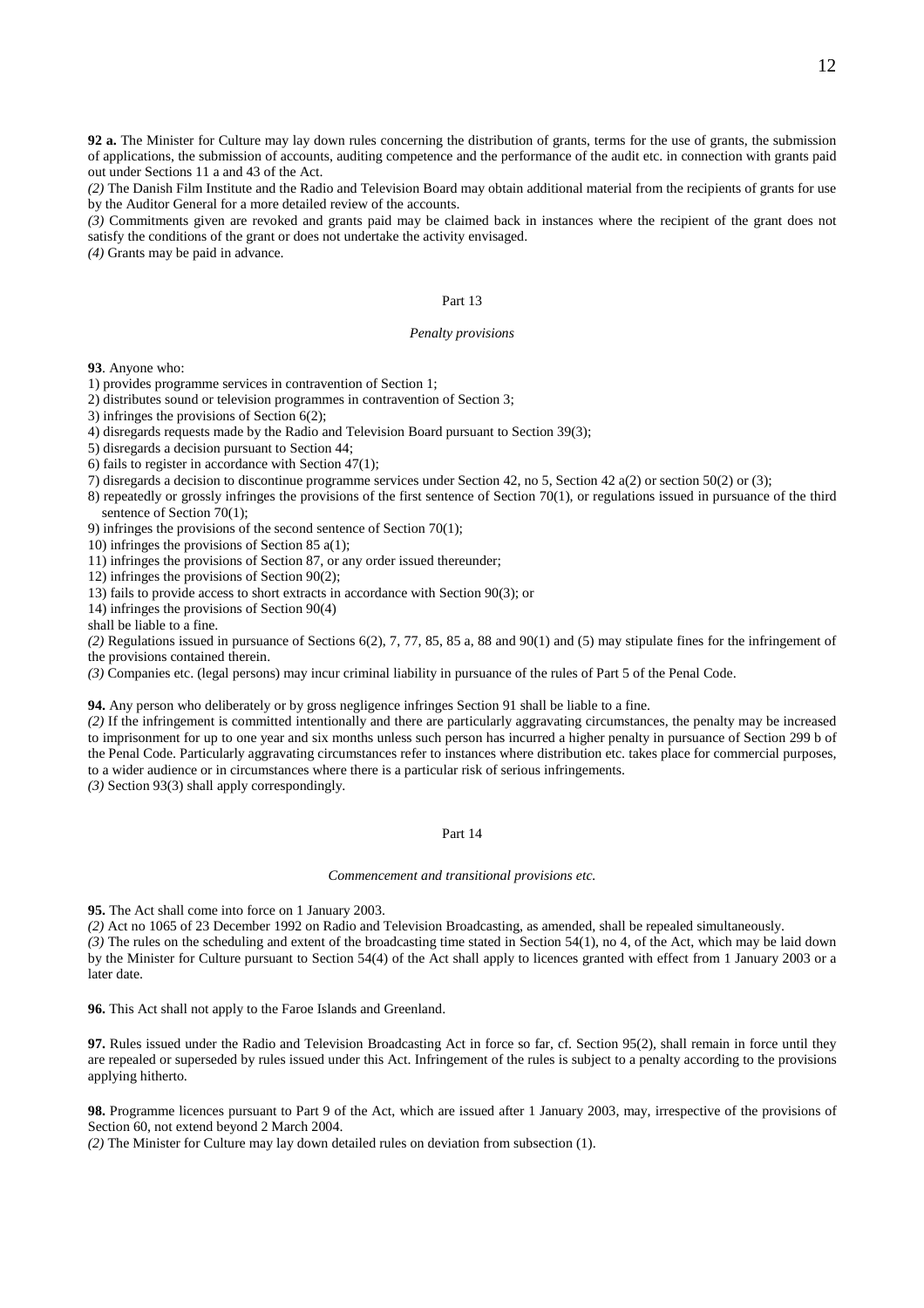*(3)* Notwithstanding the provision in Section 60, the Minister for Culture may lay down rules concerning an extension of programme licences issued pursuant to Part 9 of the Act before 1 January 2003.

**99.** Licences issued for programme services that were confirmed before the date on which the Act came into force shall remain in force.

*(2)* The Minister for Culture may lay down rules concerning the relaxation of terms in licences already issued at the time when the Act came into force.

Act no 439 of 10 June 2003 amending the Radio and Television Broadcasting Act (Amendments as a consequence of the Act on TV 2/DANMARK A/S) contains the following provision:

**2** 

The Minister for Culture defines the date on which the Act comes into force. In this context the Minister for Culture may state that the individual provisions of the Act come into force on different dates. With the entry into force of Section 1, no 6 of the Act, the independent institution TV 2/DANMARK is considered to be dissolved.<sup>3)</sup>

Act no 1437 of 22 December 2004 amending the Radio and Television Broadcasting Act contains the following provision:

The Act shall come into force on 1 January 2005.

Act no 1439 of 22 December 2004 on the Legal Deposit of Published Material contains the following provision:

**22** 

*(1)* The Act shall come into force on 1 July 2005.

*(2)* The Minister for Culture shall submit a proposal for a revised version of the Act no later than the parliamentary year 2007-08. *(3)* Act no 423 of 10 June 1997 on the Legal Deposit of Published Works is repealed.

Act no 430 of 6 June 2005 amending various acts and repealing the Act on Local Partnerships regarding Collection contains the following provision:

**70** 

*(1)* This Act comes into force on the day after publication in the Danish Legal Gazette.

*(2)* The Act takes effect as from 1 November 2005, cf. however subsection (3).

*(3)* Decisions on debt collection in respect of which an appeal has been lodged with the previous administrative appeals bodies before 1 October 2005 shall be transferred for processing at the National Tax Tribunal on 1 January 2006 if the previous appeals bodies have not finished processing the appeal before this date.

Act no 431 of 6 June 2005 amending various acts contains the following provision:

**85** 

*(1)* The Act takes effect as from 1 November 2005, cf. however subsection (2). *(2)* (Omitted)

Act no 563 of 24 June 2005 amending a number of acts in the area of culture contains the following provision:

**10** 

*(1)* This Act comes into force on 1 January 2007. However, the provisions in subsections (2)-(6) come into force on the day the Act is published in the Danish Legal Gazette.

(5) Notwithstanding the provision in Section 64(6) of the Radio and Television Broadcasting Act, boards in municipalities that are members of a coalition with one or more other municipalities and that have a term of office that expires no later than 30 April 2006 shall operate until the end of 2006. With effect from 1 January 2007, the municipal council or the municipal councils shall appoint a new board. $\alpha$ <sup>4</sup>)

Act no 1404 of 21 December 2005 amending the Radio and Television Broadcasting Act and the Danish Media Liability Act contains the following provision:

## $\gamma$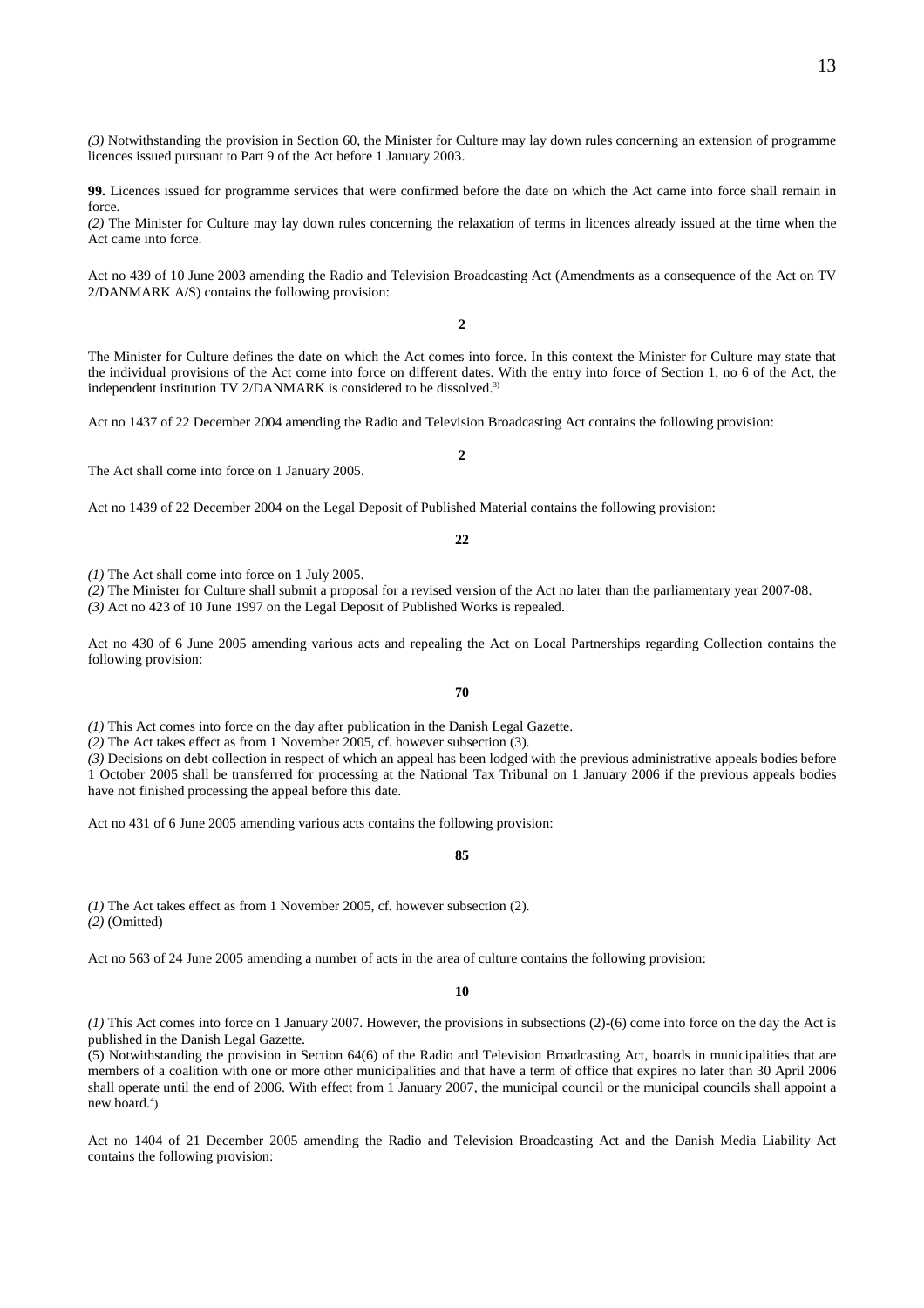*(1)* The Act shall come into force on 1 January 2006.

*(2)* The Radio and Television Board may without a prior tender extend licences for local radio services using terrestrial broadcast opportunities that expire in the period 1 January 2006 – 31 December 2007. Correspondingly, the Board may in special instances offer free broadcast opportunities to other licensees in the area for which the broadcast opportunity is designated. Extensions and licences may not extend beyond 31 December 2007.

*(3)* The Minister for Culture shall lay down rules concerning the extensions and licences described in subsection (2), including deviations from the period described.

*(4)* In accordance with rules laid down by the Minister for Culture, the Radio and Television Board may extend licences for local television services that expire in the period from 1 January 2006 – 31 December 2006.

*(5)* Licences for programme services that have been awarded at the time when the Act comes into force shall remain in force for the rest of the period for which the licence is valid.

*(6)* Cases concerning local programme services that are pending at the time when the Act comes into force shall be transferred from the local radio and television boards to the Radio and Television Board on 1 January 2006.

*(7)* Cases concerning licences for or registration of local programme services that are pending at the time when the Act comes into force shall be processed to completion according to the rules of this Act or provisions laid down pursuant to the Act. Other cases pending shall be processed to completion according to the rules in force at the time.

*(8)* The Minister for Culture may lay down rules concerning the relaxation of terms in licences already issued at the time when the Act came into force.

Act no 1569 of 20 December 2006 amending the Radio and Television Broadcasting Act and the Private Housing Act (Implementation of media agreement 2007-2010 etc.) contains the following provisions:

### **3**

*(1)* The Act shall come into force on 1 January 2007, cf. however subsections (2) and (3).

*(2)* Section 1, no 6 of the Act shall come into force on 1 January 2011.

*(3)* The Minister for Culture shall confirm the date on which Section 1, no 2 of the Act shall come into force.5)

#### **4**

The regional TV 2 stations may continue to provide other services that are established on the date on which the Act comes into force in accordance with Section 33(2) and (3) of the Radio and Television Broadcasting Act that applied hitherto. Any such activity that according to Section 33(2) and (3) falls under Section 1, nos 11 and 12 of this Act may not be provided, must be discontinued by 1 January 2011.

Act no 1336 of 19 December 2008 amending the Danish Withholding Tax Act, the Collection Act, the Act of Distress and various other acts contains the following provision:

#### **167**

*(1)* The Act shall come into force on 1 January 2009, cf. however subsection (2). Section 11 shall only apply to decisions on stopping pay made once the Act has come into force.

*(2)* The Minister for Taxation lays down the date of entry into force of Section 9, Section 99, no 3, Section 103, Section 109, nos 4 and 5, Section 117, no 4, Section 118, no 1, Section 136, nos 1, 3 and 4, Section 144, nos 1 and 2, Section 148, no 2 and Section 149, no 2.

Act no 1404 of 27 December 2008 amending the Trademark Act, the Penal Code, the Radio and Television Broadcasting Act and various other acts contains the following provisions:

**9** 

*(1)* The Act shall come into force on 1 January 2009. *(2)-(4)* (Omitted)

Act no 189 of 18 March 2009 amending the Radio and Television Broadcasting Act (Extension of programme licences for the fourth and fifth FM radio channels) contains the following provision:

The Act shall come into force on 1 March 2009.